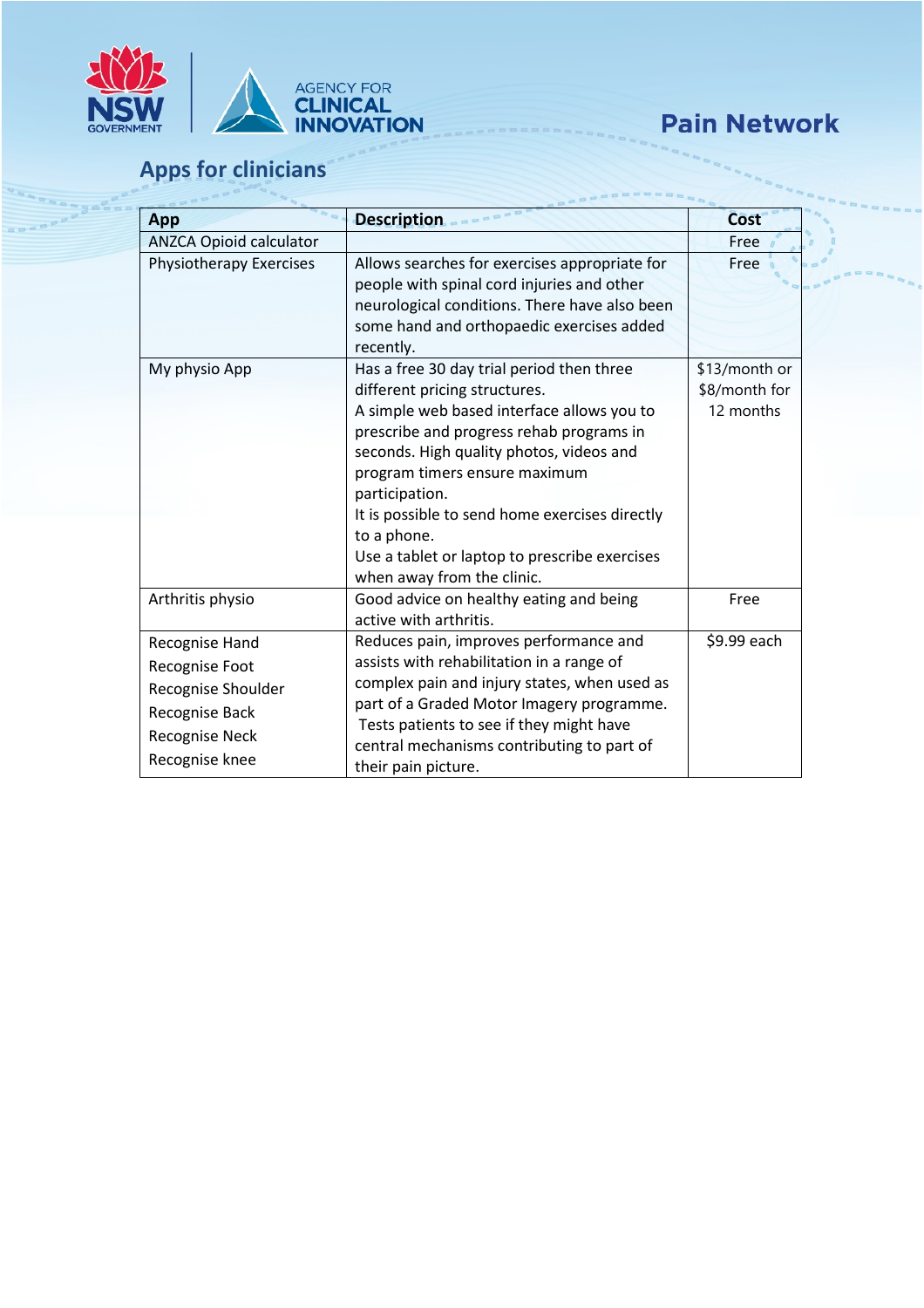

# **Pain Network**

#### **Apps for consumers**

| App                            | <b>Description</b>                           | <b>Cost</b> |
|--------------------------------|----------------------------------------------|-------------|
| Sleep soundly Hypnosis         | Assistance with sleep strategies             | Free        |
| Smiling mind                   | Smiling Mind is a unique app-based program   | Free        |
|                                | developed by psychologists and educators to  |             |
|                                | help bring balance to people's lives, using  |             |
|                                | mindfulness meditation.                      |             |
| Insight Meditation Timer       | <b>Meditation strategies</b>                 | Free        |
| Relax melodies: Sleep and      | Sleep strategies and yoga                    | Free        |
| yoga                           |                                              |             |
| Pzizz Deep sleep & power nap   | Sleep strategies                             | Free        |
| Headspace                      | Headspace has in app purchases. There is a   | \$12.50/    |
|                                | free 10 minute mindfulness exercise to use   | month       |
|                                | everyday.                                    | for $12$    |
|                                |                                              | months.     |
| Simply yoga                    | Personal trainer app for quick home yoga     | Free        |
| Daily yoga - Fitness on the go | A coaching app providing Yoga Classes,       | Free        |
|                                | Asanas, Scheduled Plans, and Guided          |             |
|                                | Meditation, suitable for all levels -        |             |
|                                | beginners, intermediate and advanced.        |             |
| Myfitnesspal                   | Calorie counter                              | Free        |
| Goal Tracker & Habit List      | Goal Tracker & Habit Streak will help you by | Free        |
|                                | keeping track of your progress.              |             |
| Loop Habit tracker             | Loop helps you create and maintain good      | Free        |
|                                | habits, allowing you to achieve your long-   |             |
|                                | term goals. Detailed graphs and statistics   |             |
|                                | show you how your habits improved over       |             |
|                                | time.                                        |             |
| Pedometer                      | Measure the number of steps you take each    | Free        |
|                                | day                                          |             |
| Recognise Hand                 | Reduces pain, improves performance and       | \$9.99      |
| Recognise Foot                 | assists with rehabilitation in a range of    | each        |
| Recognise Shoulder             | complex pain and injury states, when used as |             |
| Recognise Back                 | part of a Graded Motor Imagery program.      |             |
| <b>Recognise Neck</b>          |                                              |             |
| Recognise knee                 |                                              |             |
| Quit Now: My QuitBuddy         | App to quit smoking                          | Free        |
| Carbs & Cals - Diabetes & Diet | Count calories and carbs with this app       | \$5.99      |
| Protectometer                  | The Protectometer helps you understand       | \$15 only   |
|                                | your pain and discover all the factors that  | available   |
|                                | contribute to why you hurt. Whether you are  | on ipads    |
|                                | experiencing ongoing back pain, neck pain,   |             |
|                                | shoulder or knee pain, headaches, or have    |             |
|                                | been diagnosed with fibromyalgia,            |             |
|                                | neuropathic pain, Complex Regional Pain      |             |
|                                | Syndrome or any other chronic pain state,    |             |